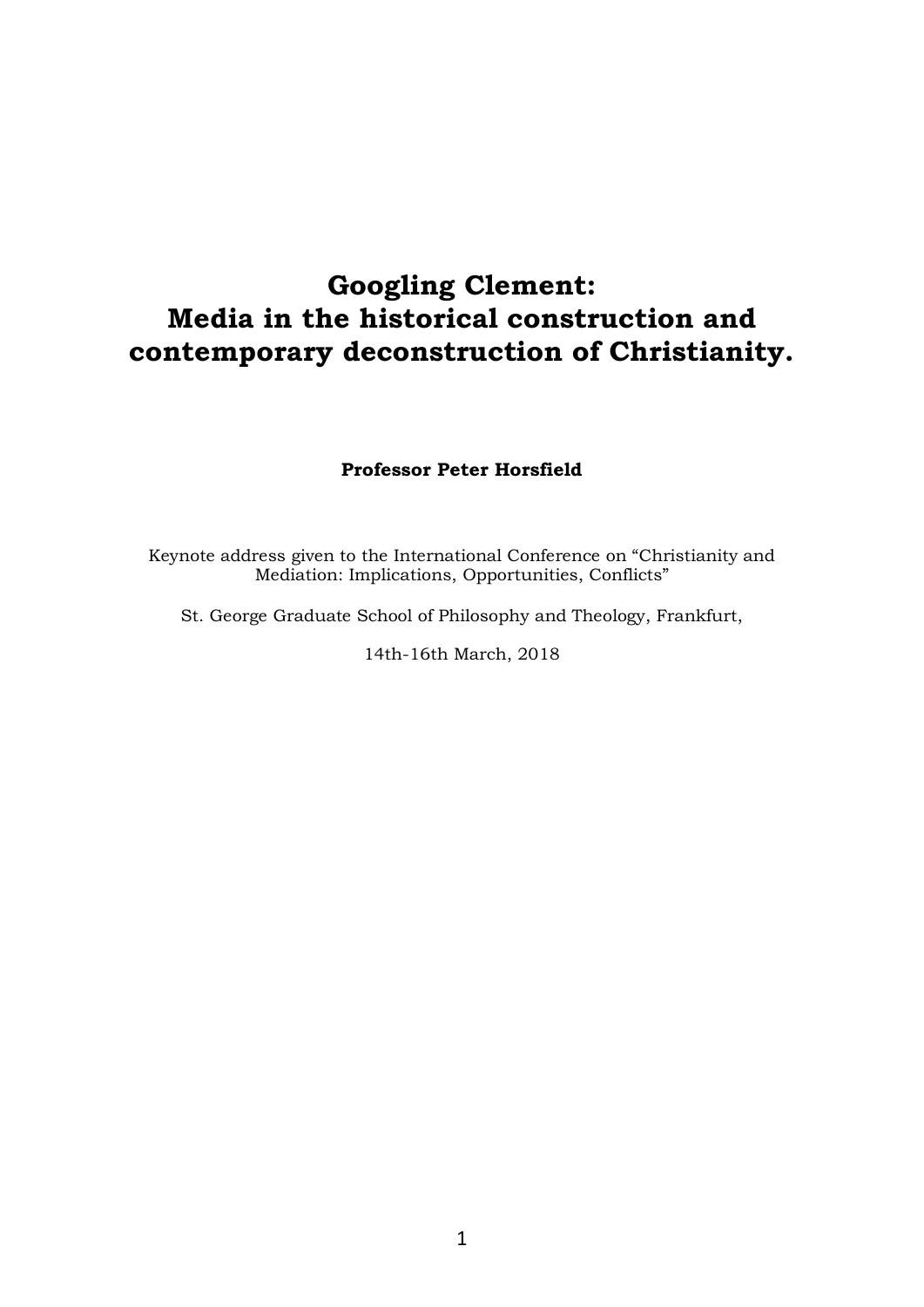# **Introduction**

It happens occasionally in the process of doing historical research that one serendipitously comes across a document or an incident that sends you off on a quite different quest or changes the way you think about things. One of those moments for me was discovering the first chapter of a set of books called Stromata, written by Clement of Alexandria at the end of the second century.

The books are a miscellany of writings covering a range of theological topics – the word Stromata means patchwork or suitcase. In the first chapter of the first book, called "On the utility of written compositions," Clement gives a justification for why he was writing. It is apparent from the chapter that he was doing so because questions were still being raised at the end of the second century about whether it was appropriate for Christian teachings to be written down.

Discovering this chapter was significant for me for a couple of reasons. One was to find that even in the early development of Christianity questions were being raised about the use of a particular medium of communication as a Christian practice. To a media scholar like me that was significant, because in contemporary discussions about Christianity, theology and media, the practice of writing is simply ignored – writing is naturalised within Christianity to the extent that it is not even considered relevant to any contemporary discussion about media. Clement's chapter identifies that there was a time when writing as a medium was also questioned.

The other reason the discovery was significant for me is because the questions raised and the justifications given by Clement, parallel what we would see today as a classic media debate whenever a new medium enters a market or society or movement.

I think this historical incident provides perspectives in thinking about Christianity and mediation today. I want to explore them in my address this morning

# **Thinking about "mediation"**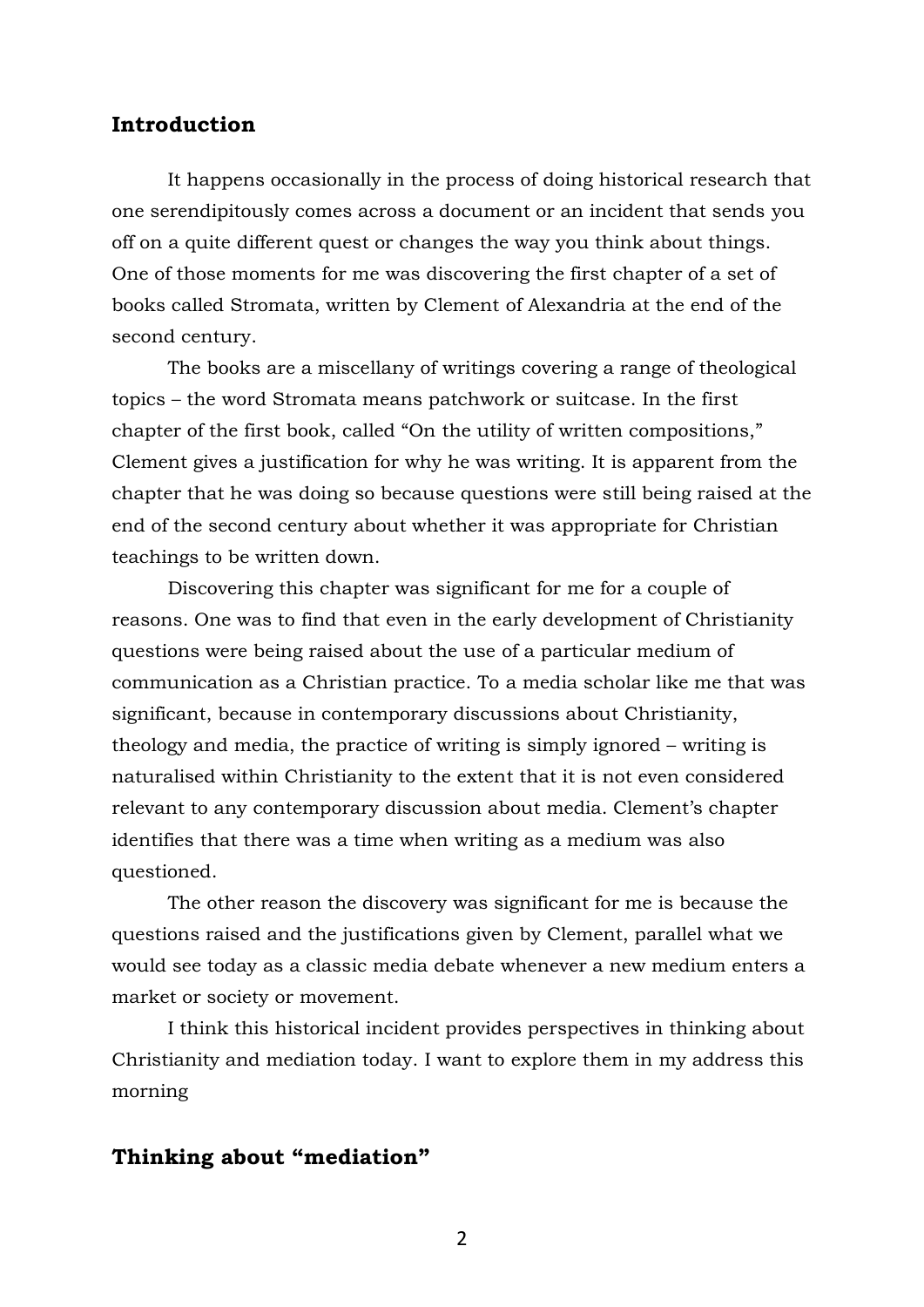The study of things we now call media has its roots in the early twentieth century.

The dominant paradigm used in research and analysis of media was what's called the instrumental paradigm: the idea that media were simply tools or instruments you chose to use once you had decided what ideas you wanted to communicate. This early concept continues to be the dominant view among most Christian leaders and scholars: mainly because it's simple and it parallels common Christian concepts of proclamation and evangelisation. It also reinforces the institutional view that Christian leaders are the ones who interpret what the beliefs of the religion are, and then communicate these to their followers, using whatever media are considered appropriate. In the Theological College in which I taught, for example, media were considered, if they were considered at all, in the section of the curriculum called "Applied" Theology.

That view of media has been substantially rethought over the past several decades and complemented by a view that sees media not simply as instruments for communicating a message, but as providing the matrix of communication practices upon which all social activity takes place. Far from being neutral tools, the characteristics of those media become part of our cultural thinking and interaction. So the shift in thinking about media has been away from looking simply at particular media and what they can do, to the cultural structures of mediation within which we as individuals and societies develop and function.

You're all familiar with this, of course. It's embodied in the title of this conference – "Christianity and mediation"- except perhaps when it comes to accepting that Christianity also has to be understood as a mediated phenomenon that was born and took its shape within **particular** mediated environments that shaped the form it took. The reluctance to acknowledge this comes from a common view that there is a universal essence in Christianity that is unchangeable, that stands apart from the mundane and messy processes of culture. This idea of an uncultured essence within Christianity underlines the Catholic view of enculturation. It is also reflected in the title of this conference – Christianity …… and mediation - as if there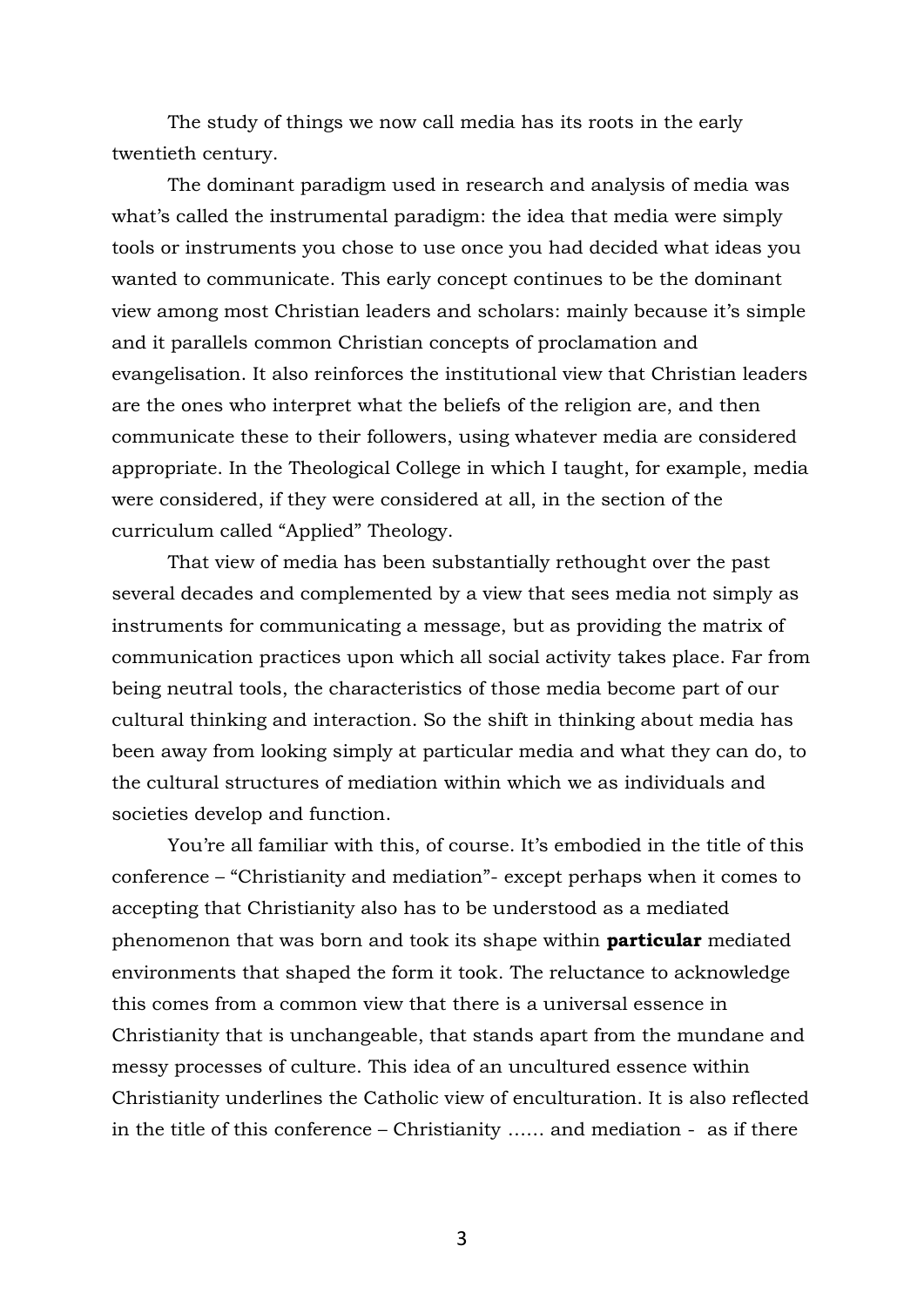are two distinct realities. Is there? Exploring that question is part of the intent of my address today.

Why are media such influential factors, and what makes different media different? The Jesuit scholar, Walter Ong, among others, has proposed that media difference is a function of three core factors.

One is sensory: each medium we use to communicate works by addressing our physical senses in particular ways. Some stimulate our sense of sight, some our hearing, some our taste, some our touch, some our sense of smell. Many work on a number of senses at the same time in different combinations and with different strengths. These differential sensory characteristics of different media have major implications for how we perceive things and the meaning we give to those perceptions, and our bodily participation in society.

A second reason is the different ways different media handle information: how they process it, store it, retrieve it and reproduce it. Because information is central to how we build meaning, the media we use to access and process information are central to how we think and organise our thinking as individuals and societies. How would the theological systems of Thomas Aquinas, Karl Rahner or Karl Barth be different, for example, if they had been required to develop and present them as Tweets? There's a PhD in there for somebody.

A third difference carried by media is in how they set up social relationships – how they link people together. In order to function most effectively, each medium requires a particular structure of relationship appropriate to its function. In turn, social order and interaction become structured in ways that accommodate and take on board those sorts of media requirements. Radio provides an interesting example. When radio was first invented it carried over the relationship metaphor of the telephone – you went into a booth in one city, and spoke to a person in a booth in another city, without the need for wires – hence its original name, the wireless. It was only through the experimental play of ham radio operators that it was discovered that the greatest strength of radio lay not in a one to one telephone relationship, but in a one to many broadcast relationship – a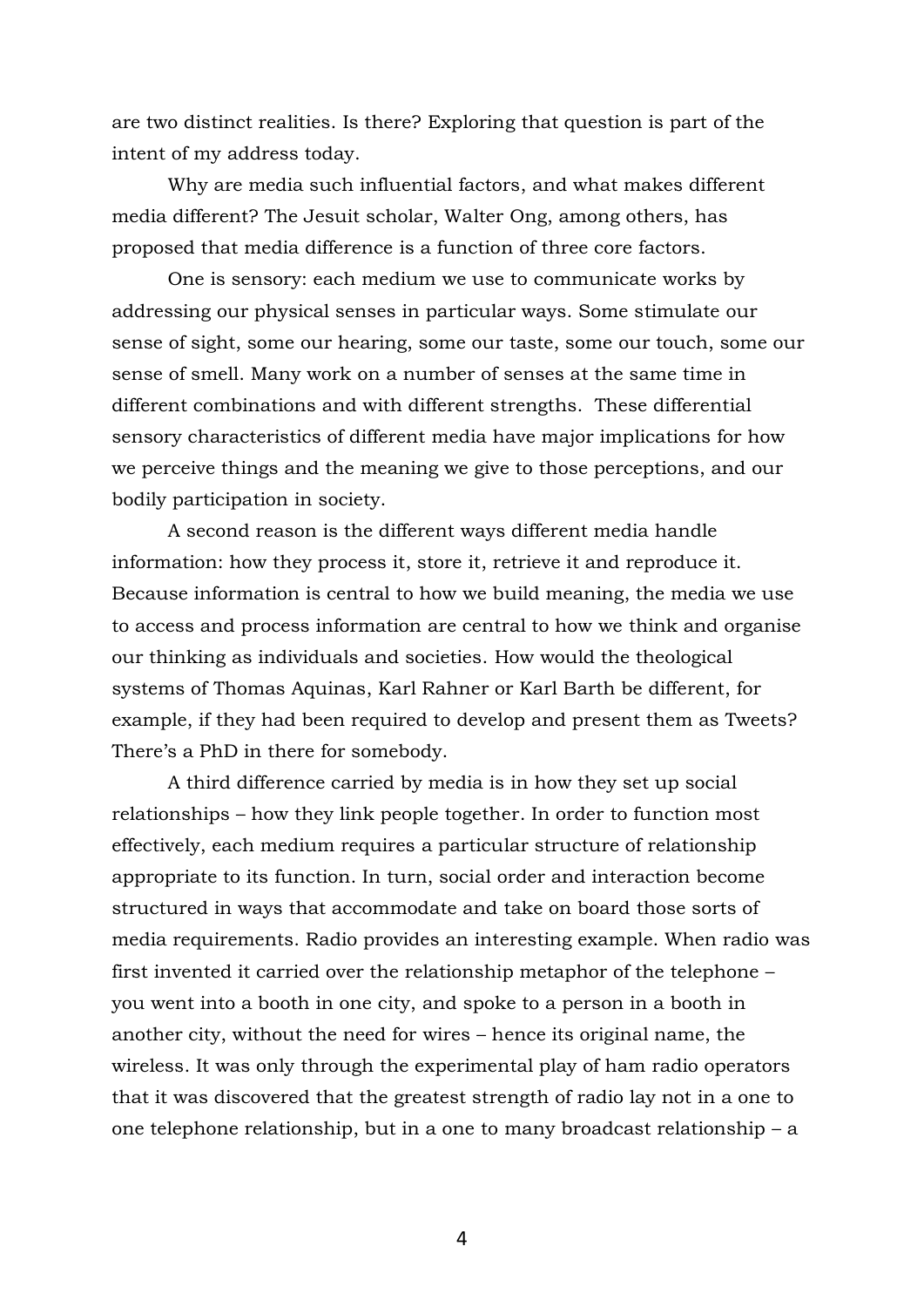term, by the way, taken from the suffragette's practice of broadcasting their message by random distribution of leaflets on the street.

I would add a fourth difference to Ong's three. Every medium we use to communicate brings with it associations with social, class, group or institutional power, either through the resources you need to access and use a medium, whether you are literate in the medium or not, the way media are organised as industries, or the social capital that class or group has within a society. While a variety of media may be used in a complementary fashion, it is common in multi-mediated situations for media to form a hierarchy, with one or a couple of media becoming dominant and determinative because of their superior efficiencies or liberties of action. In the process, the values and power of its financial arrangements and its governors come into play. One does not simply decide to use a different medium to communicate with. In the process, one accepts and aligns oneself with the social, economic, political and consumption conditions under which the medium is organised and operates within the public sphere. It is this power that we refer to when we talk about the power of the printing press, the power of television, and the global power structures of the internet and their manipulated algorithms.

With these four media characteristics in mind – sensory, information, structures of relationship, and media's associations with social power - let's return to Clement and the concerns about writing.

# **Clement of Alexandria**

#### **Alexandria and Clement**

Clement was a Christian teacher in Alexandria, which at the time and for centuries earlier was the second major city of the Roman Empire. Located on the northern coast of Africa, it was a major multi-racial trading centre where East met West - a crucial port for shipping food and other essentials, such as papyrus, paper, to the centre of the Empire. It was also a major centre of intellectual life, with a textual library that boasted a reported 700,000 books in its collections and scholars foundational to classical thought such as Euclid, Archimedes and Galen. Its well-established Jewish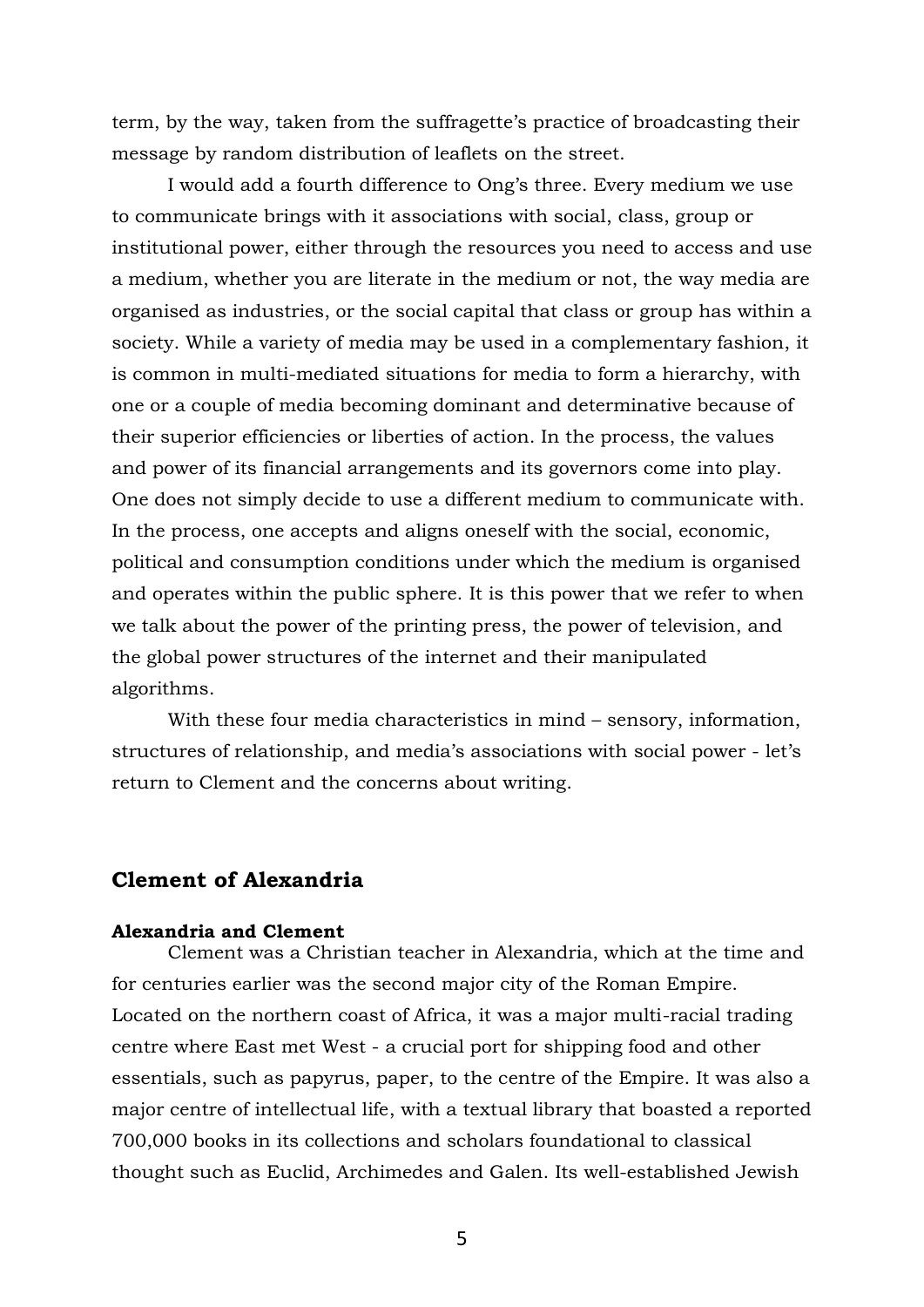community produced the Septuagint, a Greek translation of the Hebrew Scriptures that was later adopted as the Christian Old Testament. At the turn of the Christian era, the Hellenistic-Jewish philosopher Philo had developed a philosophy of religion that linked the wisdom of the Hebrew scriptures with the Hellenistic concept of the logos, a concept later used by Christians to link the Hebrew Jesus with Hellenistic philosophy.

Alexandria had a Christian School of Catechetics, which actively engaged with this wider philosophical culture in its biblical interpretation and speculative theology. Its classes were open to pagans as well as Christians, so there was an active interchange going on. At the turn of the second and third centuries, the head of the school was Titus Flavius Clemens, a Roman born of wealthy parents and educated in the Hellenistic traditions before converting to Christianity and becoming the head of the school. Clement wrote extensively on scripture and theology and was a leading figure in the development of what we would now call a Christian literature.

In the opening chapter of the seven volumes of one of his works, *Stromata*, Clement curiously gives a justification for why he's using writing. Though writing had been used progressively in Christianity since soon after its beginnings, the chapter indicates that there were apparently still sufficient concerns about whether Christian teachings should be written down that Clement felt it necessary to justify or explain this particular media practice.

I think we can gain valuable perspectives on Christianity and Mediation today by going back and looking at a time when the use of a particular medium which is now normalised within Christianity was the subject of dispute.

What were the concerns? Four can be identified.

#### **Early Christian concerns about writing**

One was a persistent opinion that the living human voice was the best and most appropriate medium for the communication of a personal faith in God. Surely, it was argued, a personal relationship with a personal God could only be enabled by the dynamism and presence of a human voice that mediated that relationship. You do not build a relationship with a living God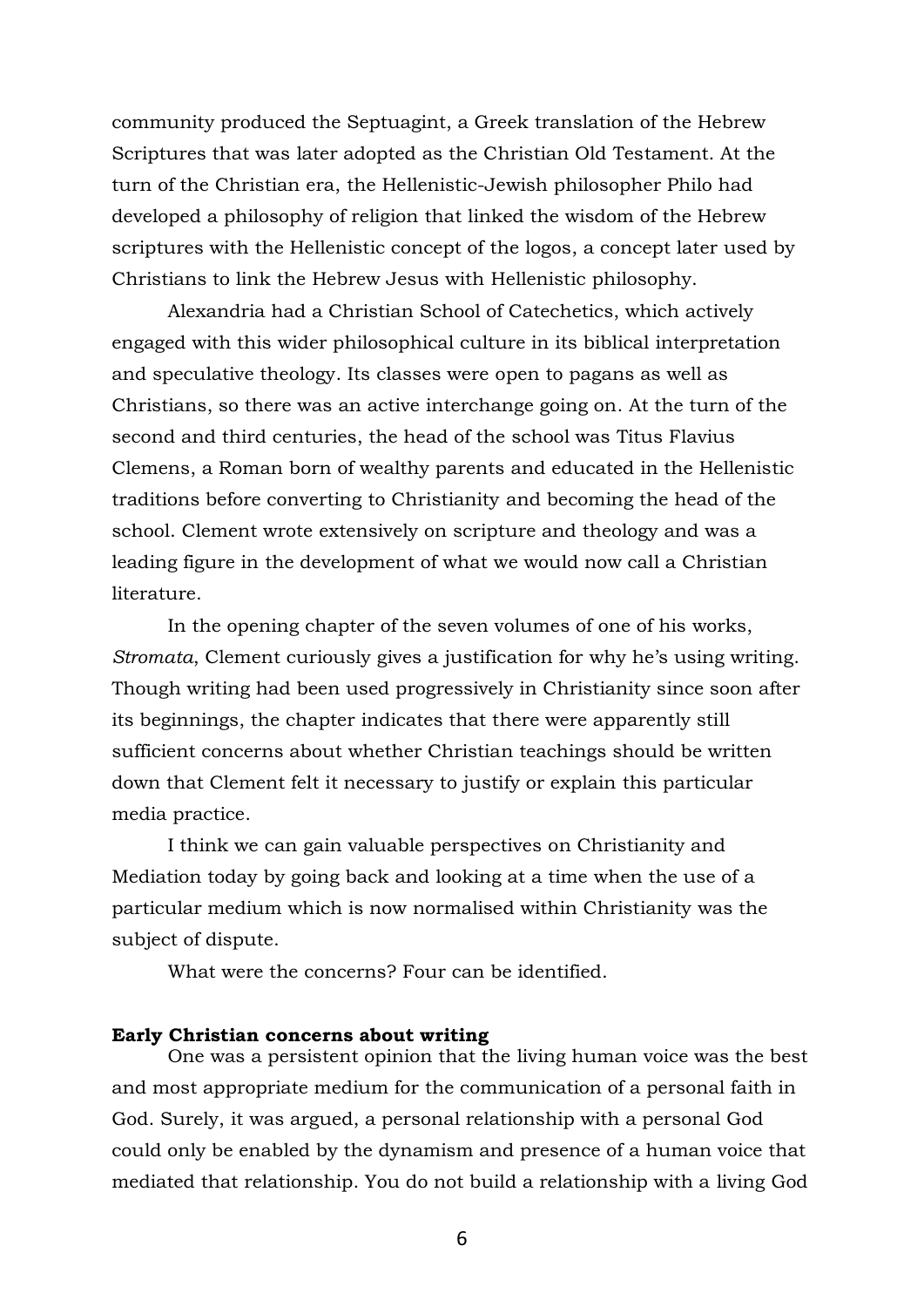by looking at black marks made by someone you may not know, on inanimate material made from dead plants or dead animals.

A second concern was that if Christian teachings were written down, there was no predicting or controlling how they would be used and it would begin to diminish them. In a face-to-face teaching situation, for example, a teacher could decide whether a student was ready for and could be trusted with such valuable teachings, before passing them on. As Socrates had noted centuries before, once a thing is put in writing it drifts all over the place, getting into the hands not only of those who understand it but equally into the hands of those who have no business with it or may do harm with it. Besides, the heretics were using clever writing to mislead people - doesn't it weaken the truths of Christianity by associating them with a medium used by heretics?

A third concern centred on the question of inspiration. It was easy to tell if a speaker was genuinely inspired by the Spirit of God through such things as their body language, their speech rhythms, their passion, how they interacted with their audience. How could you test if a writer was inspired by God or not, if you couldn't see or hear the writer?

A fourth concern was that writing threatened to separate the faith from Jesus. Early Christianity was marked by its close connection to the person of Jesus: discipleship was understood as the faithful imitation of the Master, who was remembered and cherished for his oral stories, his downto-earth theology, his compassion, his personal strength and courage, and his connection with the poor and outcast. Jesus himself didn't write – his message was accessible to everybody, whether they could read and write or not. Why should his followers depart from the example of their teacher?

What was interesting to me was the way in which the issues being raised here in the second century, parallel historic debates around media change that arose also with printing, radio, television, and now electronics.

So what was Clement's response? In his chapter he provided counterarguments to these concerns

#### **Defence and consequence**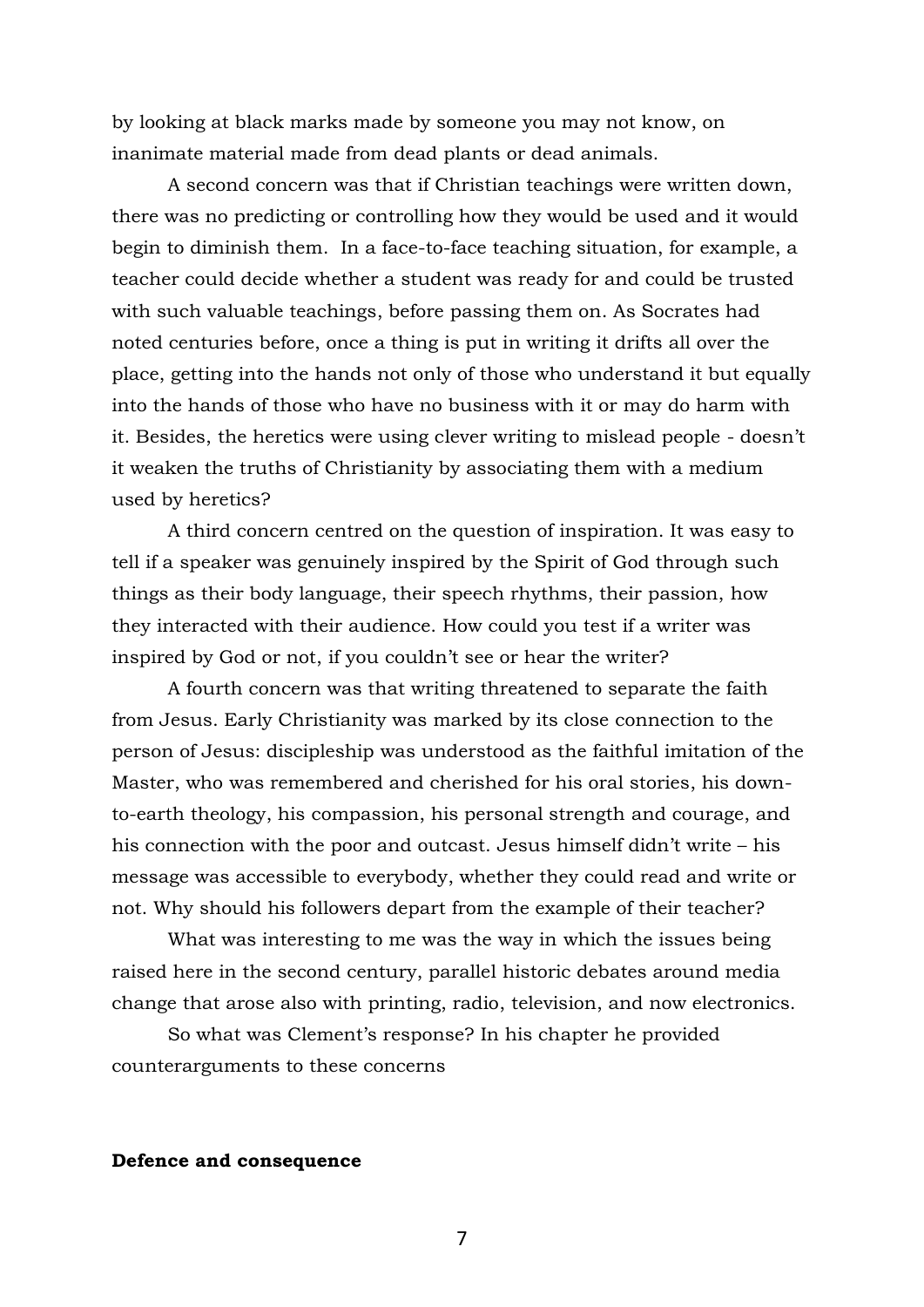He drew attention to the advantages of the medium.

Writing things down enabled a teacher to share wisdom more widely and to pass on the tradition. It was also advantageous in challenging Christianity's critics - as long as the apostolic tradition remained unwritten, he said, the writings of the heretics and pagans were not being challenged.

He argued that writing was advantageous in preserving teachings that might otherwise be corrupted.

And, as teachers got older, writing served as a remedy against forgetfulness.

> *"This work of mine in writing is not artfully constructed for display, but my memoranda are stored up against old age, as a remedy against forgetfulness, truly an image and outline of those vigorous and animated discourses which I was privileged to hear."*

He noted also an argument of pragmatic realism: writing is here to stay, wouldn't we be foolish to ignore it?

> *"It were certainly ridiculous for one to disapprove of the writing of earnest men, and approve of those who are not such."*

With these advantages in mind, he proposed what we would now call a concept of media complementarity: writing and speaking should be seen as working hand in hand: the one to sow seeds, the other to bring them to fruition.

*"But the husbandry is twofold, -- the one unwritten, and the other written……If, then, both proclaim the Word -- the one by writing, the other by speech -- are not both then to be approved, making, as they do, faith active by love?"* 

Clement's view of media complementarity reflected and provided a rationale for the media development of Christianity. Adapting the medium of writing did not displace oral speech, nor other media such as architecture, rituals, artefacts, symbolism, physical gestures or visual images. As Christianity developed and spread, writing continued to grow in importance to the extent that Christianity became known as "a religion of the book" (although it's worth noting, not "a religion of readers," because the vast majority of Christians actually couldn't read). The effective use of writing was a significant factor in Christianity's growth into the very powerful social and political force it became.

A good decision, we'd say! Yes?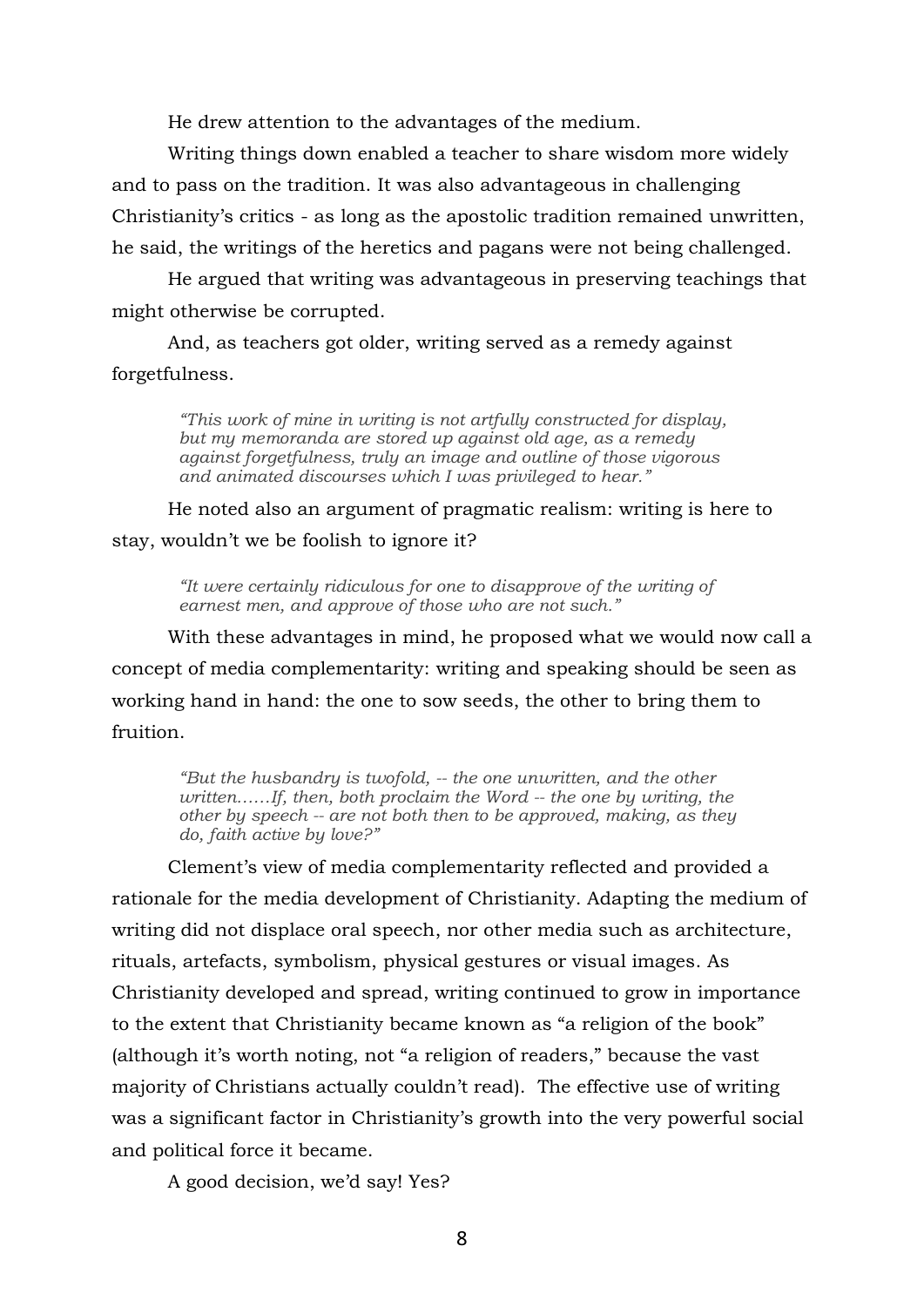#### **What was missed?**

But what Clement missed in his justification of the use of writing was the fourth element we noted, that is the exclusiveness of writing as a medium and its associations with particular classes of social power. The effort, time and costs required at the time to learn to read and write and to use writing, meant that writing as a medium was restricted to a small number of trained officials and the ruling classes, where the ability to read and discuss writings was a sign of an educated and cultured person. Writings were copied and shared among small networked groups of privileged people who could afford to own, buy or reproduce them and meetings were held among these groups where works were discussed and refined cultural exchange took place.

To write, therefore, was not just a pragmatic act of adding another medium to communicate the faith with: it was also relocating the teaching of the faith out of the context of the socially disenfranchised that Jesus addressed and had his roots in, into the social culture and interests of the powerful and wealthy ruling classes. In time, the hierarchical values and interests that were associated with that class were reproduced within Christianity – and, I propose, the fears expressed by those early Christians about the impact writing would have on the developing faith can be seen to have been quite prescient. Let me note just a couple.

In a movement whose founder most likely couldn't read or write, most of the disciples he chose to continue his work couldn't read or write, and the vast majority of those attracted to his message couldn't read or write, writing became so central to the movement that, regardless of your personal leadership qualities you couldn't become a leader in the Christian movement if you didn't have the personal wealth and connections to learn to read and write or employ someone who did. And writing became so important to Christianity that people from that elite class of society who became Christians, were fast tracked into leadership positions.

The concept of an inclusive community and leadership based on service to others that was advocated and modelled by Jesus, was replaced by a writing-based, networked, hierarchal religion run by a select group of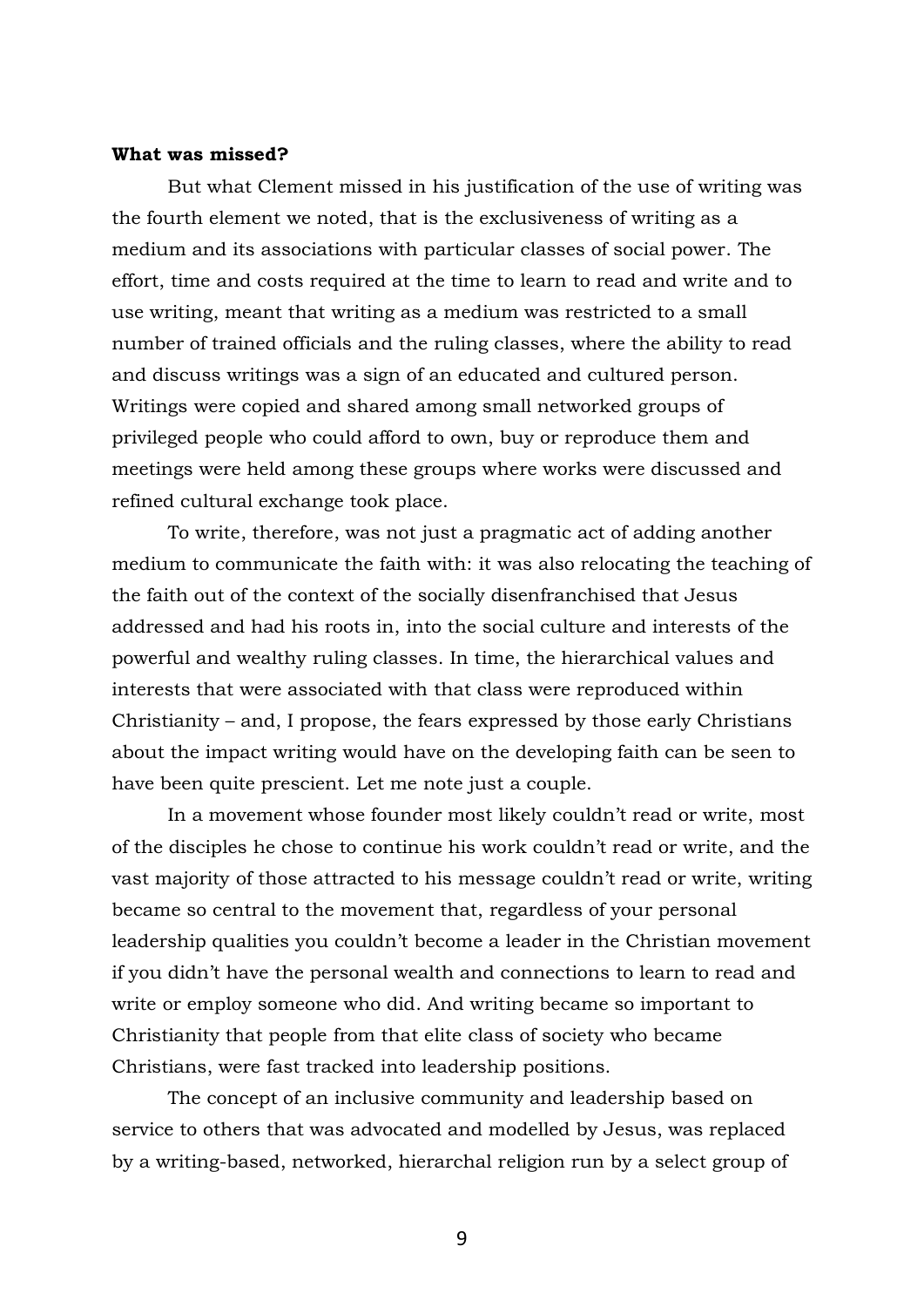men, who reproduced their class interests and values in their interpretation and organisation of the faith. Stark notes that as Christianity spread into the Gentile world, the class **least present** was the class Jesus himself came from: the rural peasantry and slaves. Also excluded from leadership were women, who were subject to an active campaign of misogynist discreditation and were explicitly prohibited from writing.

Under the influence of this small elite group of male writers, the subversive religious vision and apocalyptic ethic that Jesus relayed in spoken parables, memorable aphoristic teachings and parabolic behaviour was replaced by a writing-based reconstruction of faith into highly complex, abstract, philosophical theology and creedal statements that took 300 years of at times vitriolic and violent argument to work out. Literate doctrinal arguments, incidentally, that didn't end until 448: not because they worked it out, but because the Emperor Theodosius, tired of the fighting between Christian leaders, declared what the truth was and threatened that anybody who expressed a contrary opinion would be exiled or executed.

Likewise, the radical, faith-integrated practical ethic that Jesus demonstrated, outlined in stories and aphorisms, and called on his followers to emulate, became a corporate structure of written canon laws that required not just the ability to read, but also privileged access to the increasingly complicated archive of books and documents in which those ethics and laws were recorded.

In this process of gentrification, the character and meaning of Jesus and his religious vision was relocated from its peasant, Aramaic context to that of the Greco-Roman aristocracy and the carpenter's son was made an aristocrat – in fact the supreme aristocrat, the Lord of the Universe. And with this elevation, his successors in the organisation ditched the bit about being servants, and gave themselves the title, not of disciple, but Lord bishop.

Hans Küng notes of the changes that were made in this period:

*"One thing cannot be ignored from the beginning in this Hellenization of the gospel: now Christianity was understood less and less as existential discipleship of Jesus Christ and more – in an intellectual narrowing – as the acceptance of a revealed doctrine about God and Jesus Christ, the world and*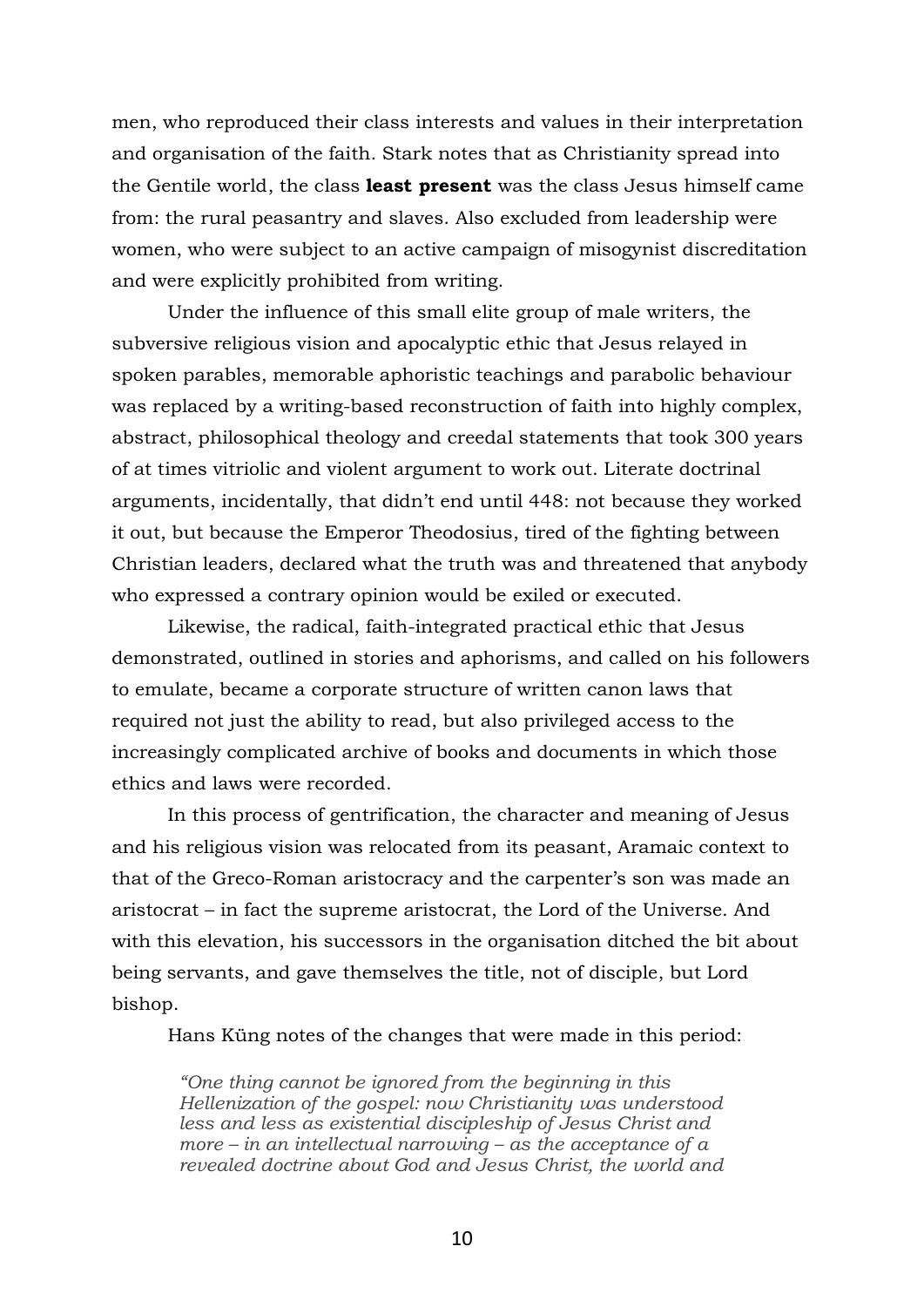*human beings. And it was to be above all the Logos Christology which increasingly forced back the Jesus of history in favour of a doctrine and finally a church dogma of the 'incarnate God.'"*

It was that writing-based, networked, male hierarchical organisation of Christianity, that made Christianity such an attractive proposition for Constantine to bring under his patronage when he became emperor. The Roman Church's cultural and political dominance in Europe in the 900 years after the fall of the Roman Empire likewise could not have occurred without its almost monopolistic control of writing and literacy. That writingbased control was only effectively broken by the next major media shift of printing in the 15th century that coalesced other social changes and challenged that writing-based dominance.

Some people may be thinking at this stage, "Ah c'mon, you're oversimplifying things a bit" - the history of Christianity is a lot more complex than that. And I agree - yes it is. But I do so to bring into focus something that's been left out of most analyses of early Christian history: that is consideration of the part played by changes in the fundamental media cultures of the movement: from the inclusive oral and personal mediation practices of Jesus and his Jewish followers, to the exclusive and distancing medium of writing used in a highly effective way by a relatively small number of educated Hellenistic converts.

Re-reading this history in the light of our understandings today of how media shape social construction and political structures prompts a number of critical theological questions: Were the religious and social vision that were activated by the sacrificial venture of Jesus fundamentally changed soon after his death by a small minority of well-intentioned followers who had the education, social standing and personal resources to promote their particular class re-interpretations of that vision in writing, addressed to their class and reflecting their class values.

The second relates to the current situation of media's challenge to Christianity. What is being challenged by digital media today? Is it Christianity per se? Or is the particular definition of the meaning of Jesus devised by a relatively small group of writers in the third and fourth centuries, who then proceeded to declare their definition as the authoritative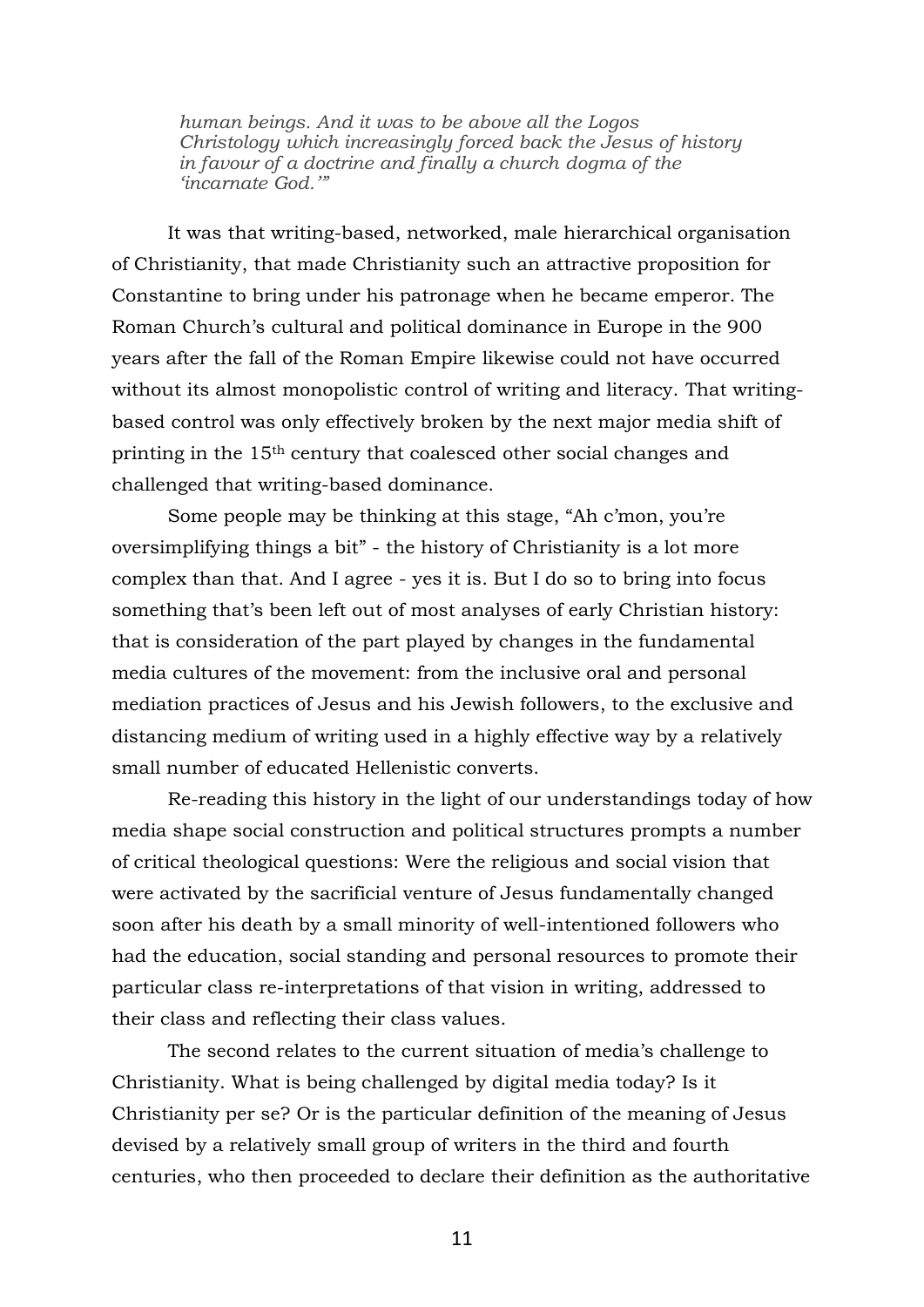statement of what that message of Jesus was for all people, in all places, in all times. Are digital media providing the means and opportunity for a rethink or a revisiting, of the **original** religious and social vision activated by the sacrificial venture of Jesus – before the writers took control of it?

If so, how are we to make sense of this new media shift? I want to approach it by looking again at the media criteria we looked at earlier and ways in which digital media are different.

# **The Culture of the Digital**

#### **Changes in the structures and nature of information**

One of the obvious changes is in the volume of information that is now being produced and is accessible no matter where you are. Increasingly, we no longer live in small communities or national societies from which we drew information. We are living in a global environment in which information is competitive, pushy, fast and uncontainable. This has required us to develop new methods for surviving and prospering in this informational deluge: deciding what information is important or not, placing ourselves in the flow of information to ensure we don't miss things that might be important, and rather than considering it in depth, skimming over that information flow for relevance and importance and passing over the rest.

Three criteria in particular have become important in this process of fast information management: relevance, attractiveness, and accessibility. What isn't seen as being relevant, attractive or readily accessible is quickly passed over. And in this fast information flow, information that comes from the immediate physical environment we are in no longer has precedence: we overlay information consumption. We all depart from these practices for different reasons at different times, but they're the rule of thumb.

A second difference is that digital text is readily changeable – the foundations of our cognitive structuring become fluid as the **content** of text gives way to the **process** of text. Changing the text was also done with writing, of course – there are numerous scribal curses found in ancient documents warning people against what God will do to them if they change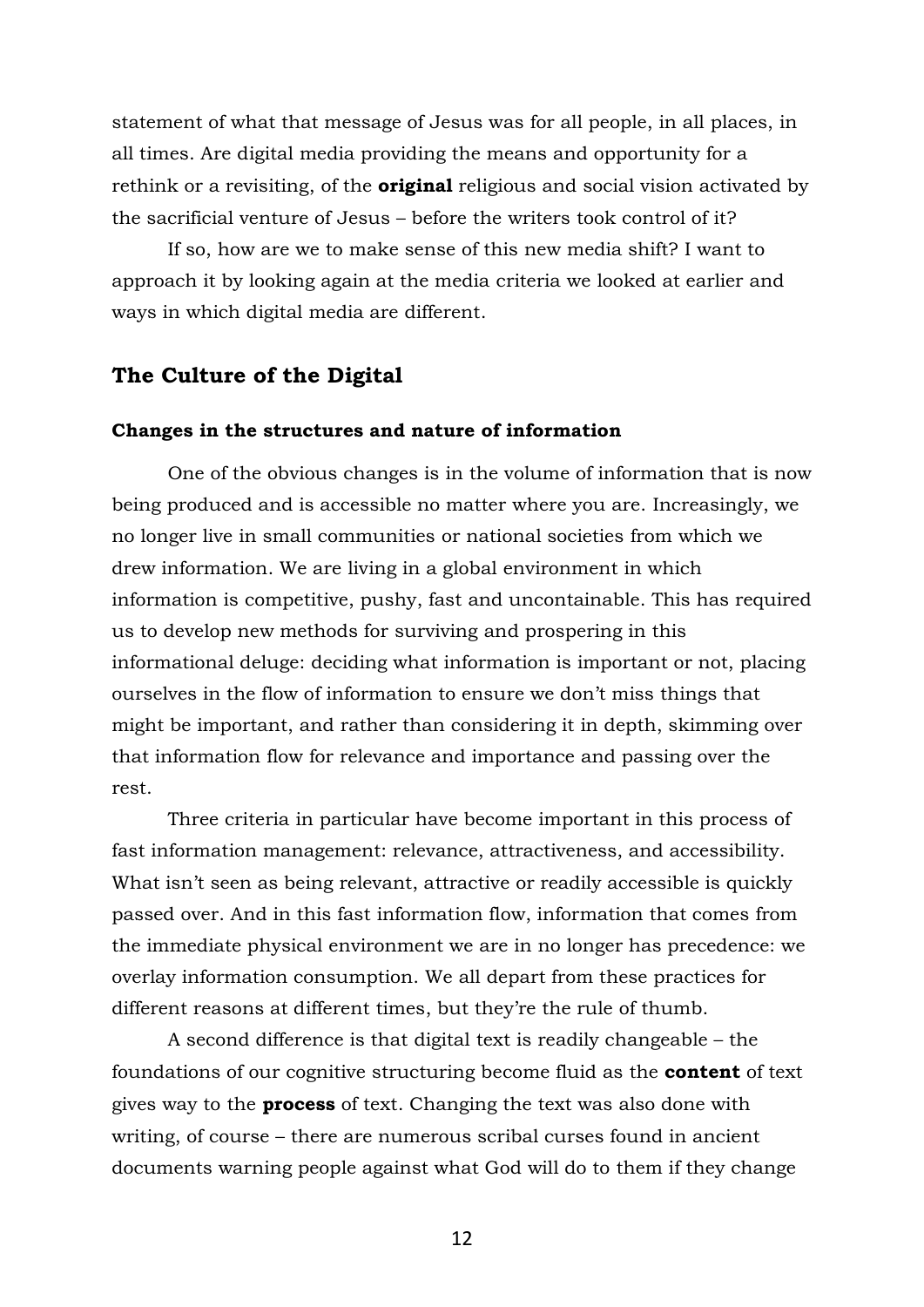the text. Digital text not only allows texts to be readily changed, it **invites** that sort of reader participation. It can be quickly cut and pasted by the receiver to give it new words, hash-tagged to give it new social meaning, new visuals may be added that change the meaning even if the words don't change, all in ways that can easily reduce serious matters to trivia or magnify trivia into something more serious than what it is.

A third difference is that everything that enters the digital domain can be difficult to remove and can be searched and discovered. Political, social and religious reputations and authority that are built on controlling information to present a particular public persona are becoming difficult to maintain, and this is changing the nature and perceptions of social authority.

These changes in the nature of information are having significant impacts on religious organisations that are built on the stability and control of text. Let me give two quick examples.

The Papal decree *Crimens Sollicitationis*, maintained a centralized, enforced secrecy around sexual abuse by priests for more than 50 years last century. Not only were documents tightly controlled and locked away, but the existence of the decree itself was secret to the select aristocracy of the Roman Catholic Church. That secrecy was broken, not because the church decided it was the right thing to do, but because the digital platforms of Google, Facebook, Twitter and journalism gave the subjects of that abuse a means to challenge the media power of the institution and put their case directly to the public. That genie will not be put back in the bottle - and thank God for that!

Digital media are also changing the practice of theology, or the making and control of Christian meaning. What theologians and other church leaders have not been prepared to acknowledge, in my experience, is that theology as we know it is a specific media practice that was born in writing and in the modern period has been symbiotically integrated with the commercial printing industry and its book-based institutions. Digital-based publication in all its forms are having major implications for the printing industry and print-based practices, including theology. The highly respected American church historian, Martin Marty, made a prophetic observation in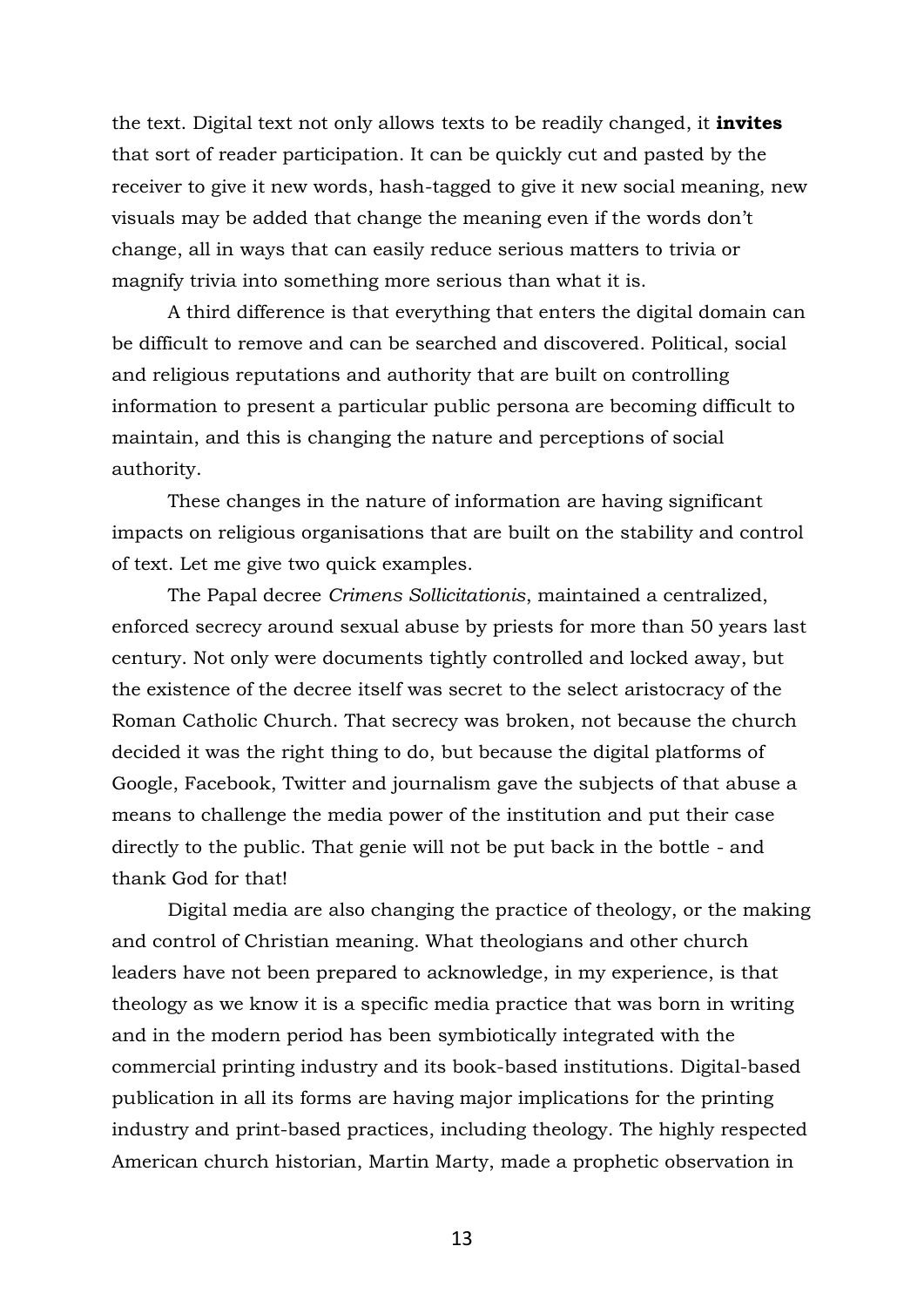1989, the year incidentally that the Internet first became available commercially. He wrote:

*"It is time to say that theological expression was reliant upon the stable, purchasable, book-length literary products of theologians in community within free societies. Those were books written by people whose vocation climaxed in reading and writing them. Now they present a fragile, endangered species…Technologically, economically, politically, religiously, and in respect of status, conception and the use of time, the concept of theology expressed through a moderate diversity of books is called into question by hyper-modern and counter-modern tendencies."*

That does not mean that theology has become irrelevant. But how theology is done, who does it, the criteria by which theological ideas are evaluated, and how they may be best communicated, is changing dramatically.

### **Changes in the nature of mediated relationships**

A further way in which religions are being challenged by digital technologies is in their transformation of social relationships and, by extension, the structures and practices of social institutions, social authority, and political order.

I don't need to make you aware of this - we are dealing with it already. The people most people have most interaction with, and seek recognition and advice from, are not people they meet face-to-face, but their Facebook, Twitter or Instagram friends – friends, incidentally, who are made or dispensed with by a tap of your finger. It is largely accepted, though also challenged, that it is okay to interrupt personal conversations to answer your phone or check your texts, emails, or Facebook posts. Relationships and the concept of community have become more functional and transitory, built on creating and renewing one's individual persona and presence within networked global collectives.

This is having major impacts on religions such as Christianity, that have been built on an infrastructure of geographical communities that met a variety of practical needs for their followers. Most of those functions are now being provided for in other ways and attendance at geographically local churches has been in decline as a consequence.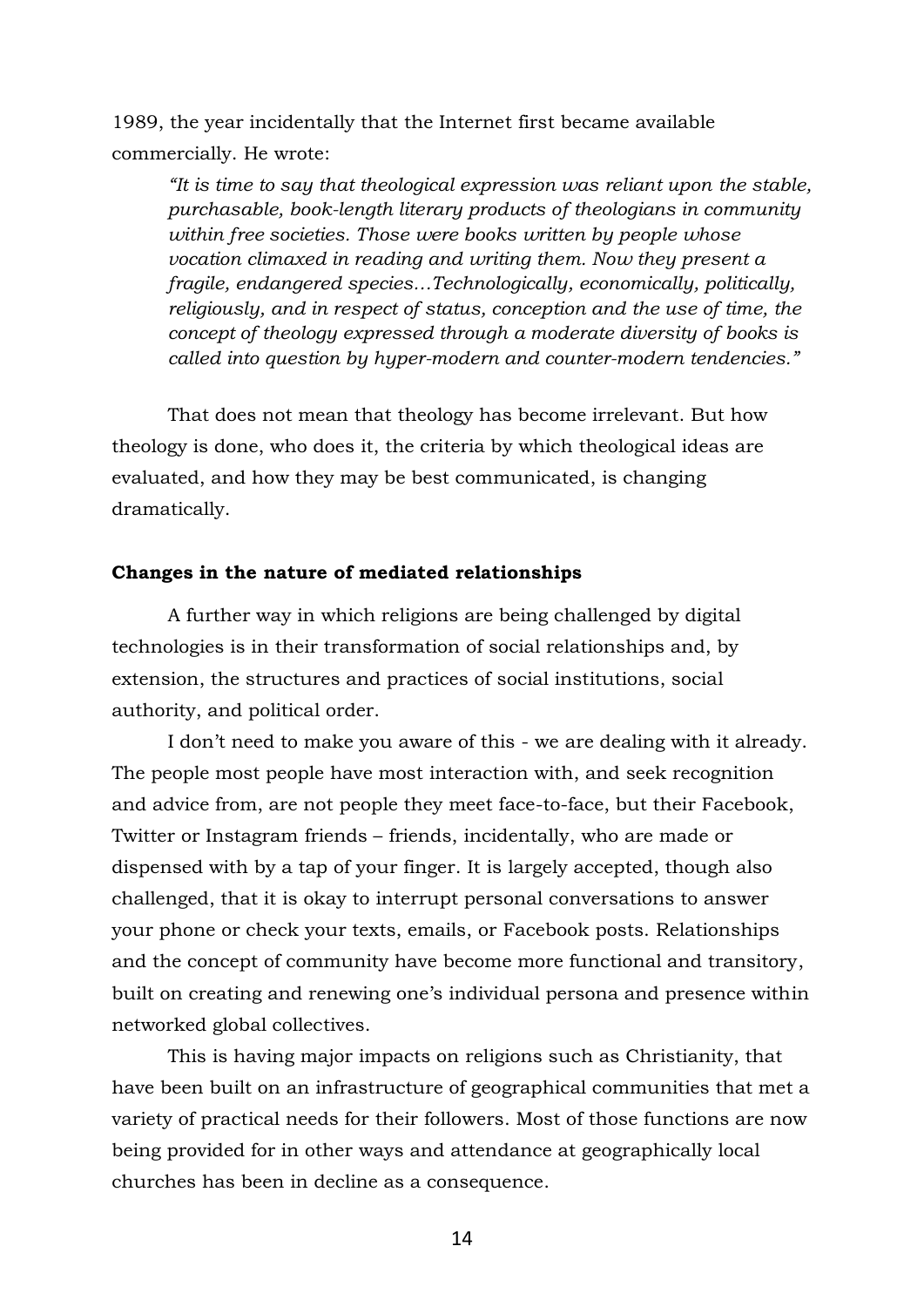Likewise, religious authority that was built on being the primary source of information for these local communities is losing its wider credibility, undermined further by exposure of hypocrisy in religious leaders, political lobbying and even hidden criminal behaviour, so that churches are widely perceived as acting primarily out of self-interest rather than for the common good.

Religious authority again has to be earned, not appointed and enforced; and new criteria for being recognised as a person of authority now apply - again. Interestingly, I see that the form of authority that is emerging is one with its roots in an old media culture – an authority that is oral, embodied, and functionally effective.

#### **Changes in sensory experience**

The third major change being brought by digital media is in their sensory qualities. Digital media bring a sensory experience that is more visual, more auditory, more physically interactive and sensorily immersive.

This engagement of the senses is a crucial factor in the development of digital technologies, and the rapidly expanding industries of design are all built on this realisation. Technology companies such as Apple or Samsung put vast amounts of money into design of their products, because they know that the sensory experience of a mobile phone – what it looks and feels like, the sounds of its ringtones and music quality, the visual quality of its photos and video reproduction - are as important as its functionality.

Significant work is now being done on the importance of sensory experience in the creation of religious meaning and practice. Change the sensory nature of the religious environment people live in, or keep the sensory experience the same while the sensory culture people live in changes and you change the religious meaning people draw – or don't draw from that religious environment.

If you want a Christian experience of what I'm talking about, next Sunday go to an 8.30 typical Lutheran or Catholic service and then at 10.00am go to a Pentecostal service, and feel the difference - and compare the different age groups of both environments.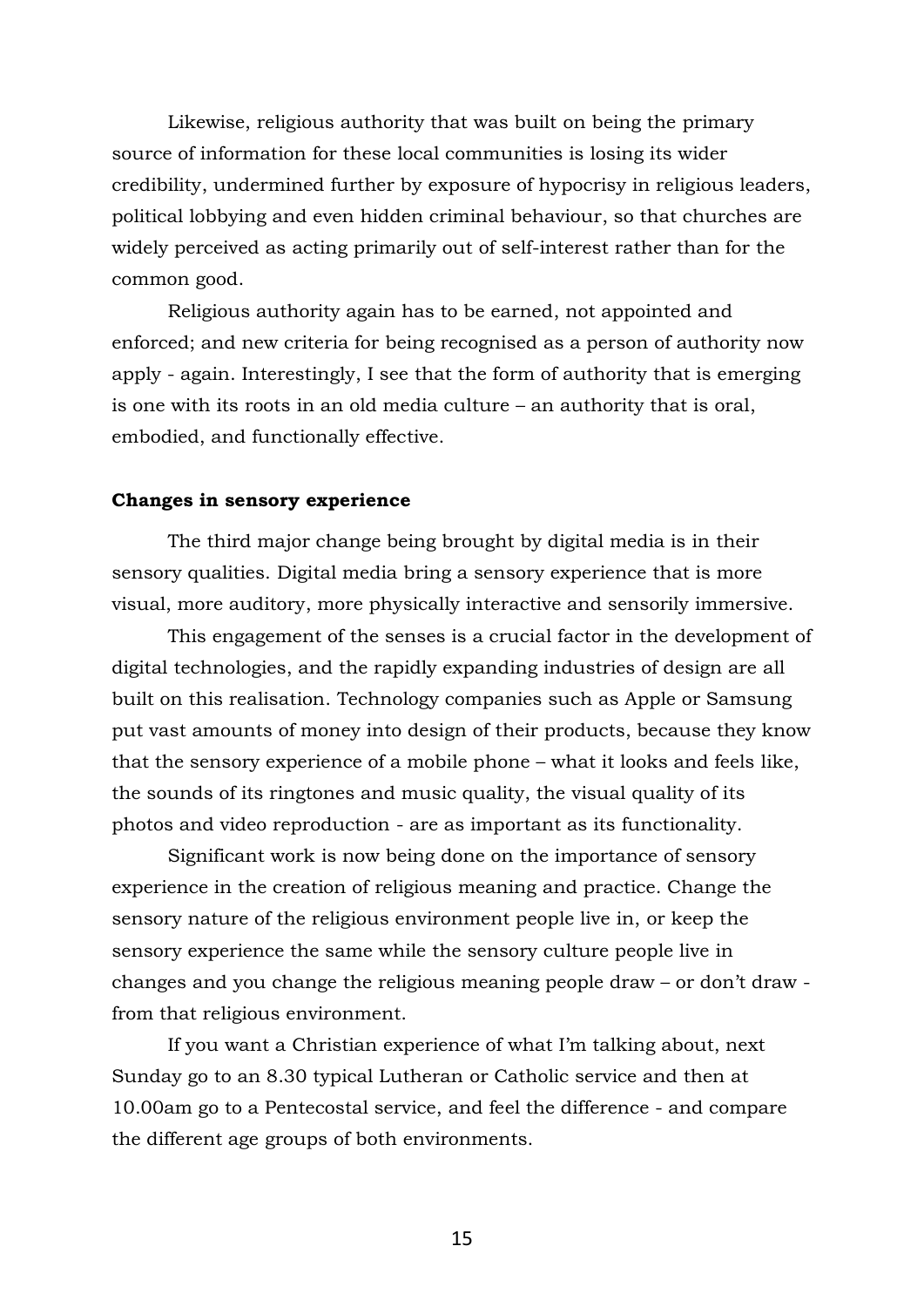#### **Changes in the political structures of media**

I have noted that the development and practice of Christianity took place and continues to take place within structured media environments that carry with them political, economic and social meaning -to the extent that those social meanings have become part of Christian meaning. What is happening is that the social environment that Christianity was adapted to has changed - yet again - under the impact of digital transformation.

Just as a small group of early Christians adapted and aligned Christianity with the writing and military based political empire of the Romans and the Reformation adapted and realigned Christianity with the emerging printing-based bourgeoisie and nation states of Europe, Christianity finds itself today with a communication environment that is set up and controlled by a relatively small number of global, capitalist corporations.

## **What lies in the future?**

From an institutional perspective, the digital age is bringing a pluralization of religious options. Traditional Christian institutions are in decline and decreasingly seen as being necessary for information about religion, for social networking, or for the experience and practice of spirituality. The sensory experiences that were offered by traditional Christian institutions are not competitive with the alternative sensory experiences available within the wider culture. The freer circulation of information has also increased a perception among many that religions are primarily self-interested organisations and, not incidentally, the cause of much of the violence in the world.

Those Christian movements or institutions that are doing well or growing at the moment are those that have adapted their religious message and style to the ethos, culture, and economic opportunities of the digital age and digital-based global capitalism. They generally reflect a charismatic rather than formal style of leadership, they create and continually massage an image of being dynamic and successful, they link the communication of religious meaning with strongly audio, visual and kinetic stimulation, and present themselves as being relevant to the practical issues of people's lives